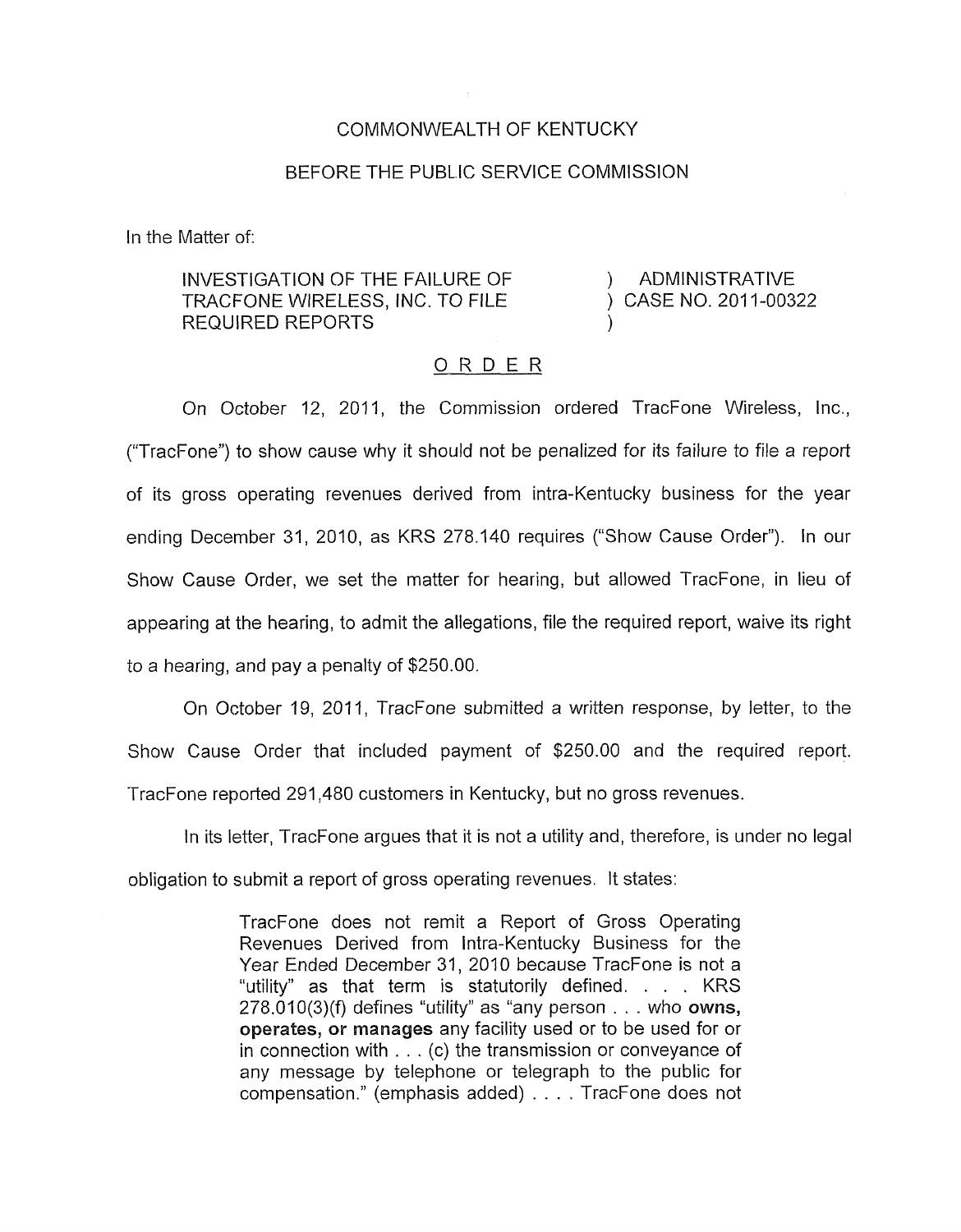own, operate or manage any facility used for the transmission of messages in Kentucky. TracFone does provide commercial mobile radio service (CMRS) to Kentucky consumers. However, it does so on a resale basis only. That is, TracFone purchases CMRS from wireless carriers who do own, operate or manage such facilities and who, therefore, are utilities under Kentucky law. TracFone submitted a similar letter in March 2010 in lieu of submitting a gross revenues report for calendar year 2009. TracFone never received any response from the Commission indicating any disagreement with the explanation provided in that 2010 letter and had no reason to believe that the explanation contained therein was not satisfactory.

TracFone's argument, however, ignores the definition of facility. KRS 278.010(11) defines "facility" as "all property, means, and instrumentalities owned, operated, leased, licensed, used, furnished, or supplied for, by, or in connection with the business of any utility." Certainly, TracFone must own, operate, lease, license, use furnish, or supply some type of property, means, or instrumentalities to conduct its business. Furthermore, KRS 278.010(3)(f) does not limit the location of those facilities to Kentucky.

Having reviewed the record and being otherwise sufficiently advised, the Commission finds that a reasonable basis exists to find that TracFone meets the statutory definition of a utility as set forth in KRS 278.010(3) and that TracFone should be afforded an opportunity to present further argument on this issue.

IT IS THEREFORE ORDERED that TracFone shall have 20 days from receipt of this Order to supplement its arguments as to why it is not a utility as defined in KRS 278.0 10(3)(f).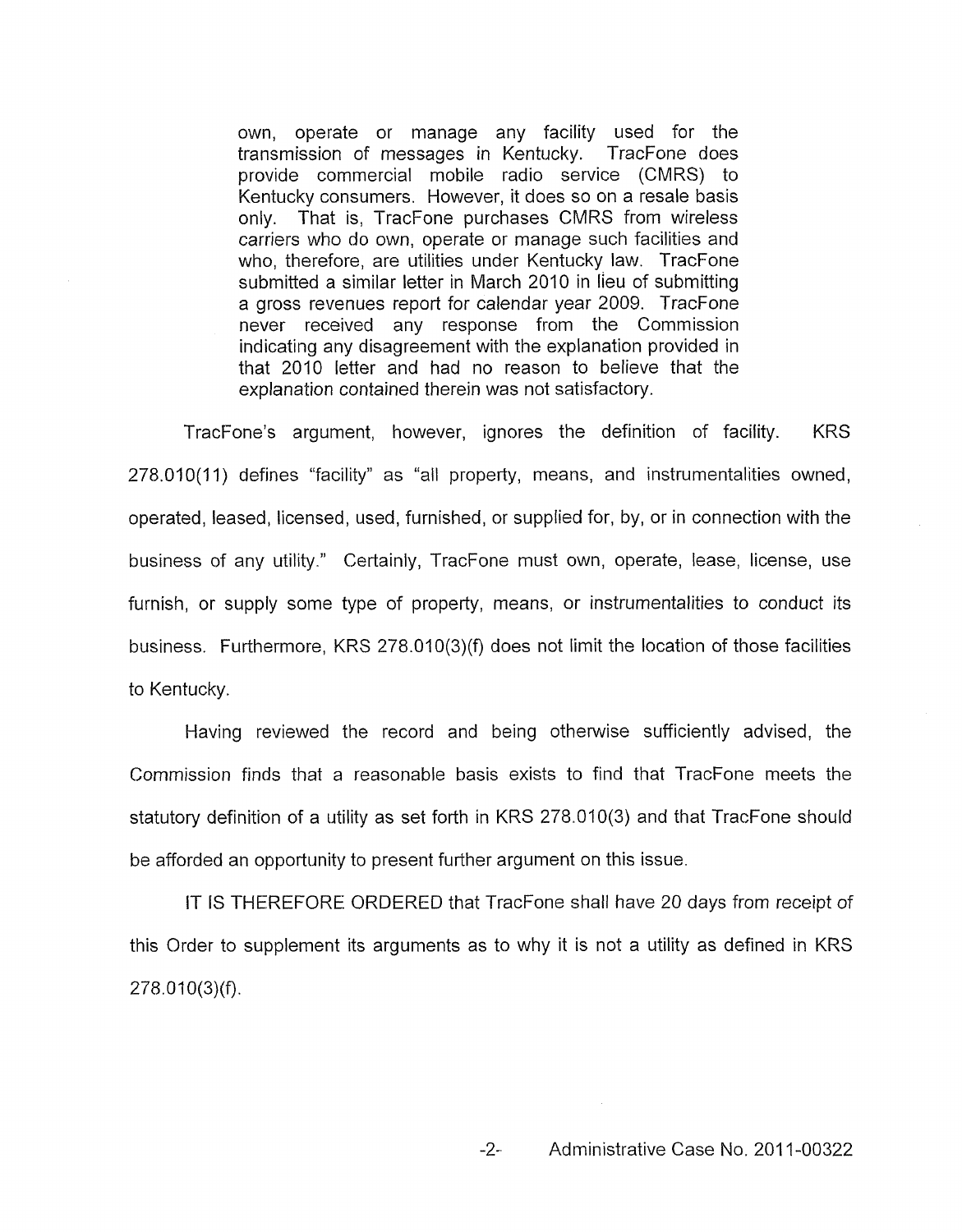By the Commission<br>ENTERED **ENTERED** WAN Z Z ZUIZ<br>2 KENTUCKY PUBLIC<br>2 TENJOE 2 CAMUSELONI ERVICE COMMISSION)

ATTEST:

Stephanie Bull & Aff Deren

Administrative Case No. 2011-00322